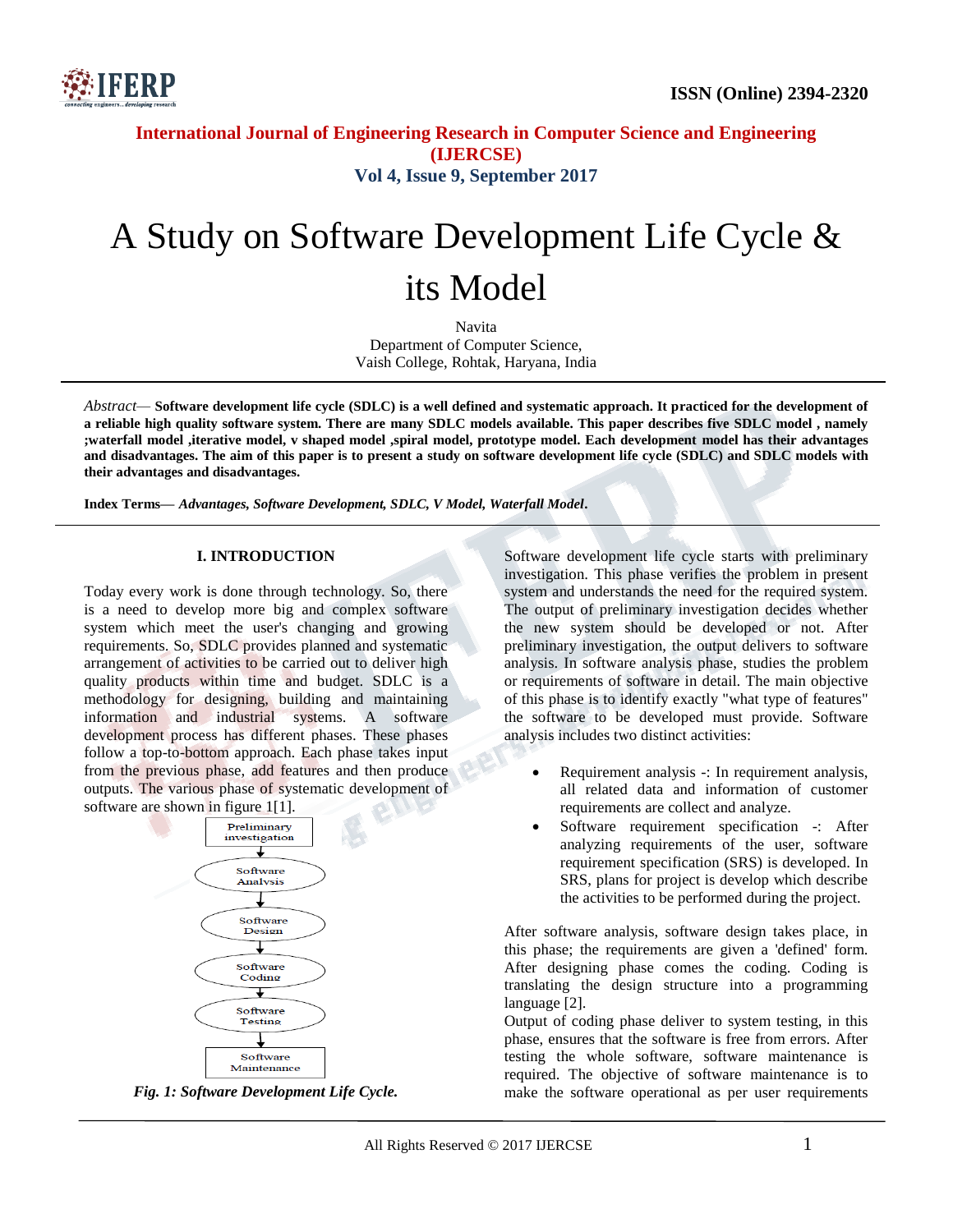

# **International Journal of Engineering Research in Computer Science and Engineering (IJERCSE)**

# **Vol 4, Issue 9, September 2017**

and to provide continuity of services. Using the SDLC phases the user can develop the software according to their requirements. This section has provided the phases of SDLC. In section 2, SDLC models are discussed. In section 3, the conclusion is presented.

#### **II. SOFTWARE DEVELOPMENT PROCESS MODEL**

A process model can be defined as a method, tool or steps for developing software. Some of the models are:-

#### Waterfall Model

Waterfall model is the simplest and traditional software process model. Waterfall model is mostly used for small projects. This model works in a linear order. In this model, the output of one phase used as the input to the next phase. So it is also called linear sequential model [3].



In this model, the first stage is system study. In this stage, studies the problem or requirements of software. After that in analysis phase , analyze the problem and requirements and in designing phase, design is made for requirements then in coding stage design structure is translate into programming language . Output of coding is delivering to testing phase. In this phase errors are removing from the software. After testing the whole software, Maintenance phase is required. Since these steps are performed one after the other and fall like water falling from the sky that's why it is called waterfall model.

- $\checkmark$  Advantages
	- o This model is easy to understand.
	- o It is easy to explain.
	- o Testing is inherent to every phase.
	- o It is less costly.
- Disadvantages
	- o In this model user training is less important.
	- o Before system testing, problems are not discovered.
	- o It is not useful for big projects.

#### > Iterative Model

This model includes the features of both waterfall model and prototype model. In this model the process start from the requirements and iteratively enhance the requirements until the final software implemented. In this iteration process, the delivery of the increments to the user continues until the software is completely developed [4].



*Fig.3: Iterative Model.*

This model works on four phases -:

- Requirement phase -: In this phase, a list of requirements is prepared.
- Design phase -: In this phase, software is designed according to the requirements.
- Implementation phase -: in this phase, the software is implemented.
- Evaluation phase -: in this phase, the software is evaluated. The software is observed for further requirement.

Advantages

o In this model better testing is possible at each iteration.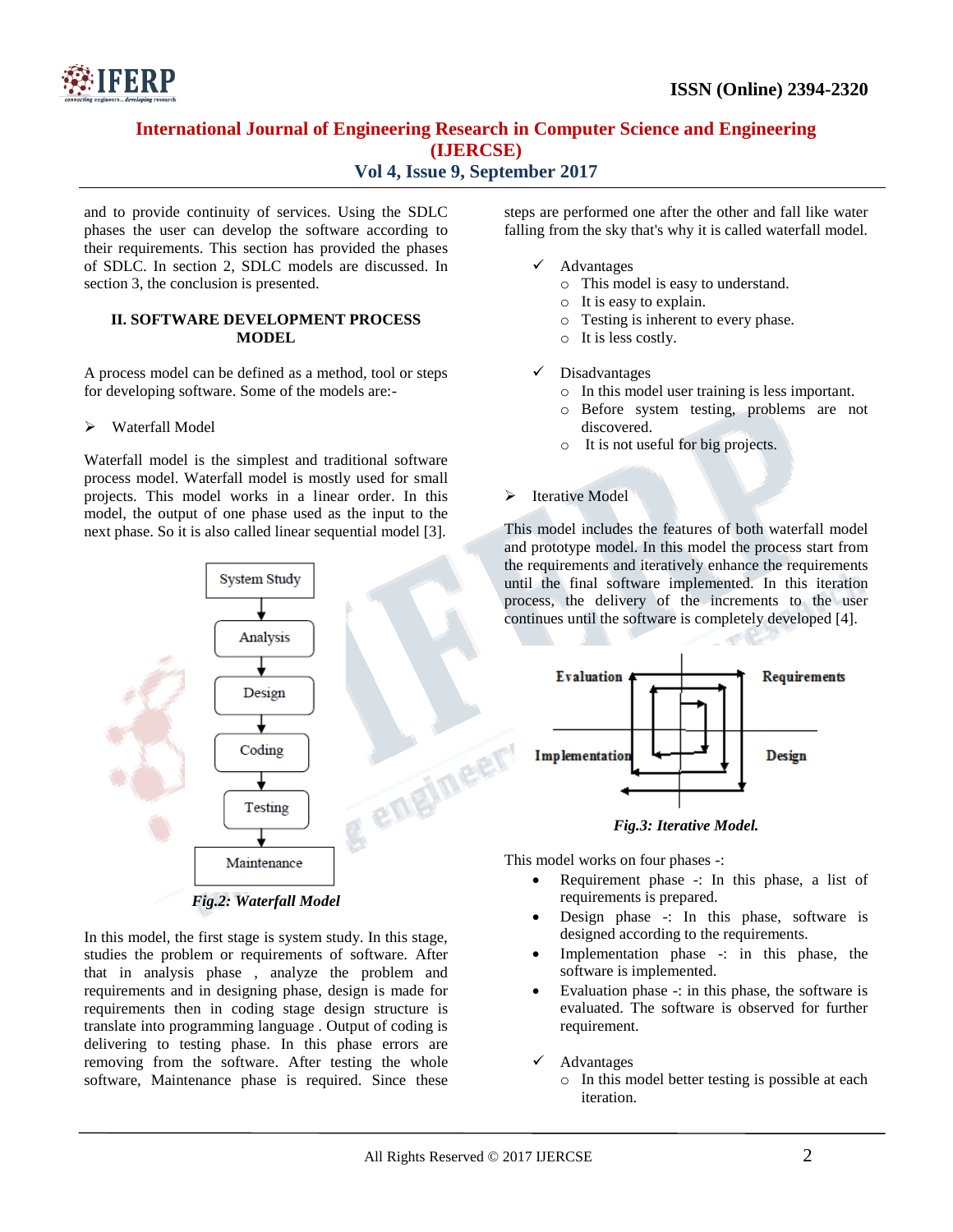

# **International Journal of Engineering Research in Computer Science and Engineering (IJERCSE) Vol 4, Issue 9, September 2017**

- 
- o This model does not require high complexity rate.
- o In this model feedback is generated quickly.
- Disadvantages
	- o It requires planning of technical level.
	- o It is not easily understandable.
- $\triangleright$  V Model

The v model is useful in every phase of the software development life cycle [5].



*Fig.4: V Model.*

The v model is divided into two branches, where the left branch analyses the requirement of the software to be developed. The right branch includes the testing activities. The left and right branches of this model work concurrently.

- Advantages
- o It is simple and easy to use.
	- o It works well for where requirement are easily understood.
	- o V model covers all functional areas
- Disadvantages
	- o It is very inflexible.
	- o It is costly and required more time.
	- o This model doesn't provide a clear path for problem found during testing phases.
- Spiral Model

The spiral model is good for large, expensive and complicated projects. This model uses many of the same phases as the waterfall model. In this model, a spiral is used which has many cycles. Each cycle contains four main activities represented by four sector- planning, risk analysis, development, and customer evaluation [6].



## *Fig.5: Spiral Model.*

- Planning -: in this phase, objectives are determined and alternatives are identified.
- Risk analysis -: in this, alternative is evaluated, identify and resolve the risks.
- Development -: develop, verify next level product.
- Customer evaluation -: in this, customer evaluate the prototype.

Each cycle of this model is built the software progressively. In

this all the risks are resolved and the software is ready for development.

- Advantages
	- o It is more realistic model.
	- o Each cycle of the spiral is completed by a customer evaluation.
	- o It is good for large projects.
- Disadvantages
	- o It takes more cost for development.
	- o It is not good for smaller projects.
	- o The success of project depends on the risk analysis phase.
	- o It is time consuming.

### **III. CONCLUSION**

In this paper, software development life cycle and SDLC models are defined. SDLC is helpful for user for getting a high quality product within time and budget. In this paper, five SDLC models are defined. Every model has its advantages and some disadvantage, like waterfall model